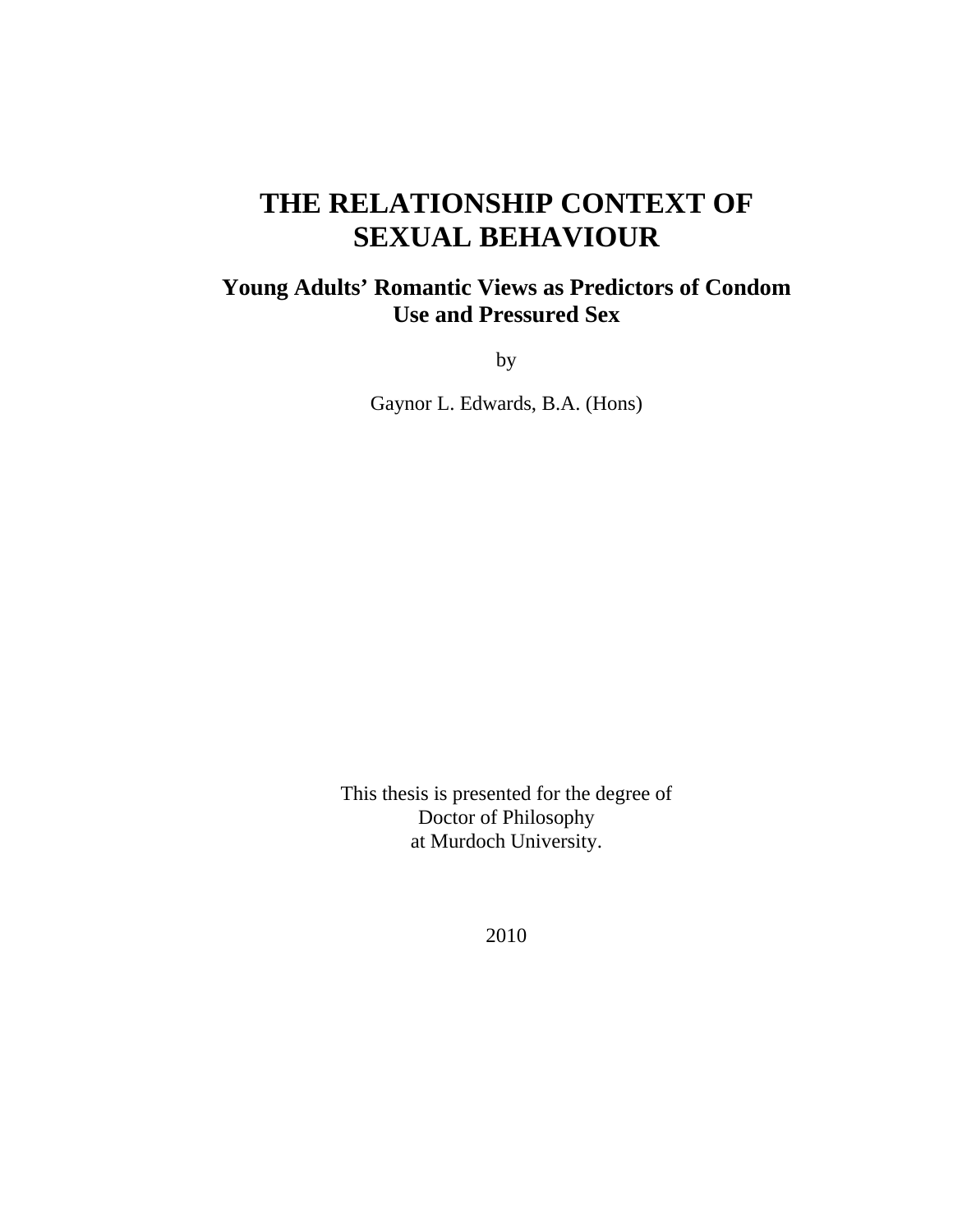School of Psychology Murdoch University, Perth, Western Australia

*I declare that this thesis is my own account of my research and contains as its main content work which has not previously been submitted for a degree at any tertiary* 

*institution.* 

……………………………………..

Gaynor L. Edwards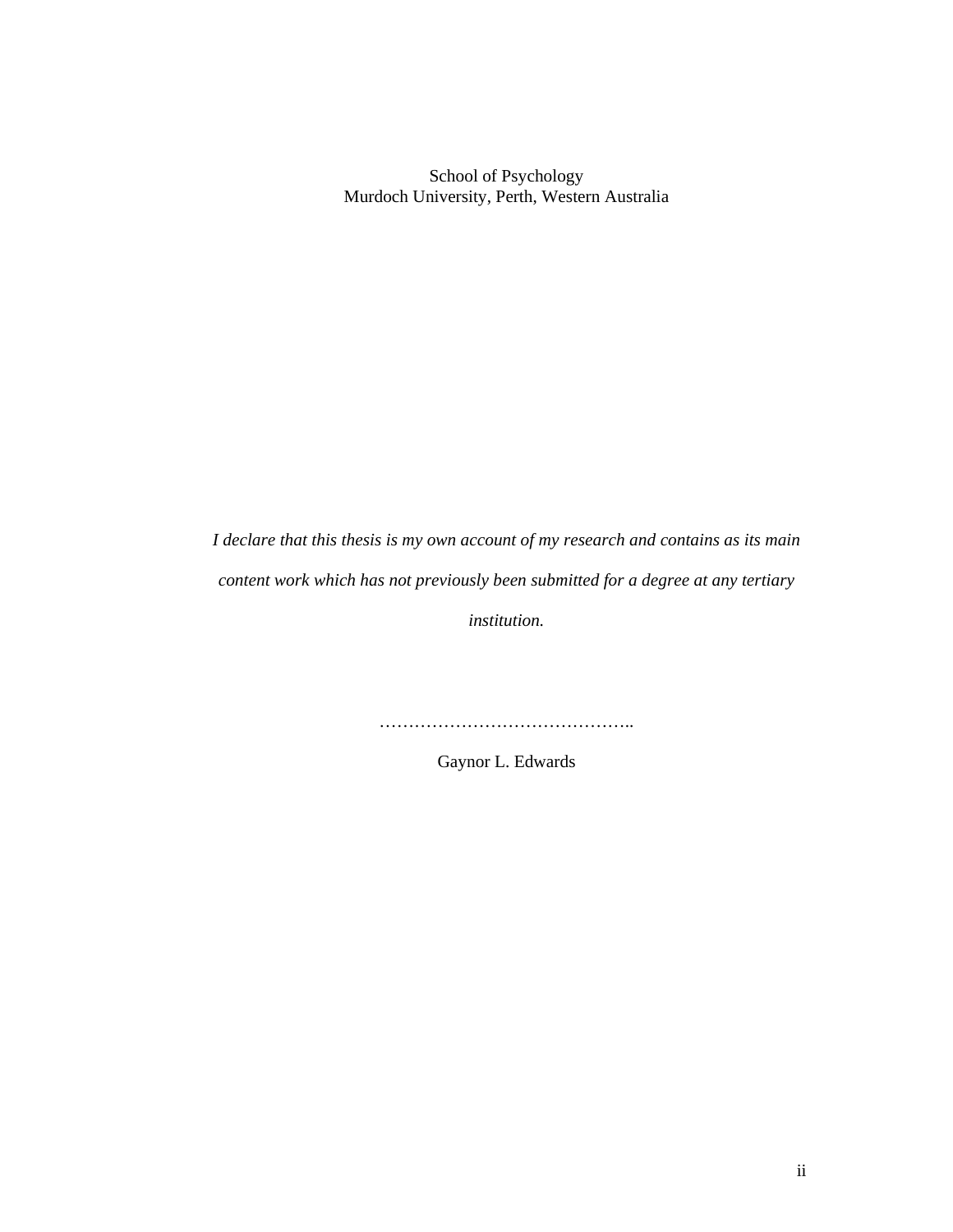#### **THE RELATIONSHIP CONTEXT OF SEXUAL BEHAVIOUR**

#### **Young Adults' Romantic Views as Predictors of Condom Use and Pressured**

**Sex** 

Gaynor L. Edwards

Murdoch University

#### PERTH, WESTERN AUSTRALIA

#### ABSTRACT

The current thesis focused on the relationship context of sexual behaviour, and on how the romantic views held by young adults related to sexual compliance. Romantic views explored included rejection sensitivity, expectations of a partner's desires to use condoms, and romantic views related to power in relationships. Romantic views were hypothesised to relate to both condom use and pressured sex in a variety of relationship contexts. Furthermore, gender was examined as a factor that may shape the sexual behaviour of young adults.

 Study 1 used a pre-existing American data set to test the relationship between fears of rejection and sexual behaviour among single young adults ( $n = 387$ ). Rejection fears related to experiencing more pressured sex, expected sex, and less condom use, consistent with a rejection sensitivity model. Furthermore, fears of rejection interacted with relationship importance, such that rejection fears predicted more pressured sex among those placing low, but not medium or high, importance on relationships.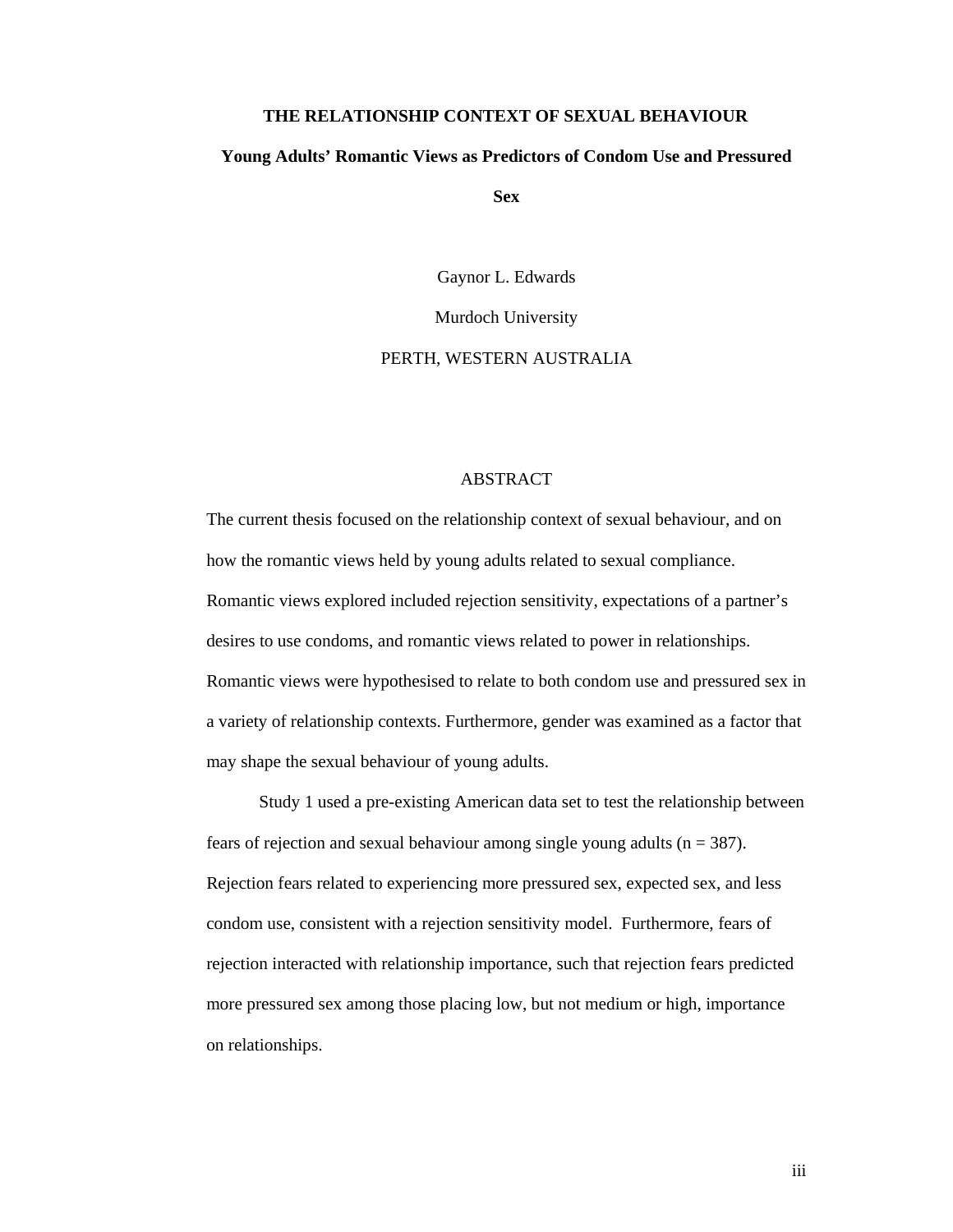Studies 2, 3, and 4 used a purpose-built online survey with Australian university students (18-25 years,  $n = 1144$ ) who reported on their relationships and sexual behaviour in diverse relationship contexts. Study 2 focused on condom use as a form of sexual compliance in romantic and casual relationships, taking into account whether individuals wanted to use condoms, and whether they thought their partners did. Rejection sensitivity predicted condom use when individuals' condom use desires were at odds with those they thought their partners held. Specifically, rejection sensitive individuals used condoms less, if that was what they thought their partners wanted, supporting the importance of contextual factors when linking personality dispositions to behaviour. The importance of gender was also highlighted, with women over-represented relative to men among those who reported wanting to use condoms more often than they thought their partners did.

 Consistent with the common perception that men are less responsible than women when it comes to condom use, Study 3 hypothesised that in romantic relationships young adults would expect men to want to use condoms less than women. Results showed that although men and women did not significantly differ in their own level of condom use desire, women thought that men wanted to use condoms less than men reported wanting to use condoms themselves, suggesting that gender stereotypical views about condom use do exist, but that such views may not be accurate.

 The final study explored how emotional intimacy power related to different sexual experiences for men and women. Participants reported how invested they were in the romantic or casual relationship, and how invested they thought their partners were. Using a measure of individual relationship power, and consistent with predictions, individuals with more power used condoms in a manner more consonant

iv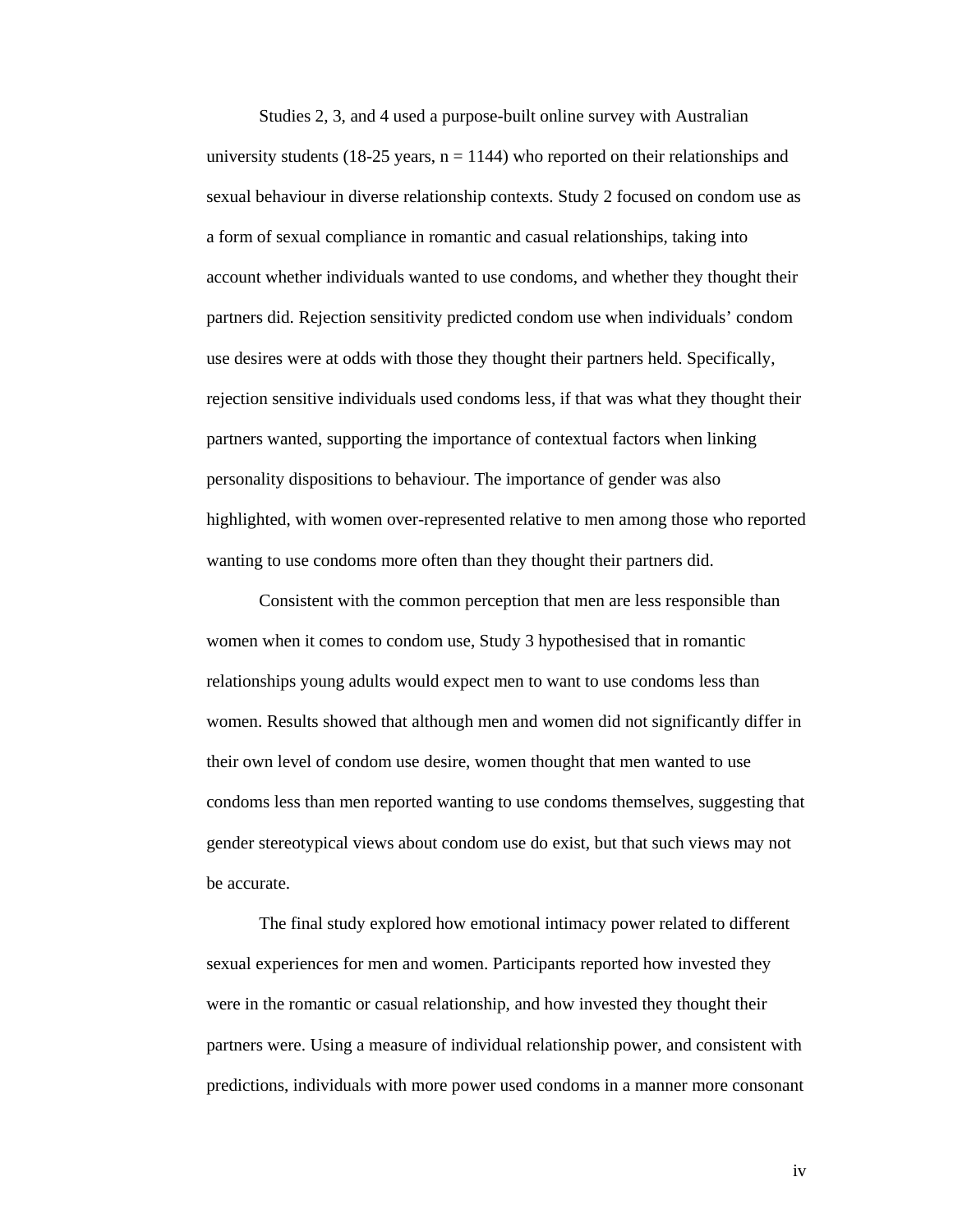with their own desires. Experiences of pressured sex were contrary to the hypothesis, with men, but not women, with more power experiencing more pressured sex. It is possible that sexual behaviour may be used as an exchange process between couples, with sex representing something that women give to men, and condom use representing something that men give to women.

 In summary, all four studies suggest that young adults have relationship consequences in mind, particularly their own need to belong, when negotiating sexual behaviour in both romantic and casual relationships. The findings have theoretical implications that generally support models of rejection sensitivity, cognitive-affective personality factors, and power-dependence relations. Importantly, the findings also have clinical implications for sexual health initiatives and therapeutic work with individuals and couples.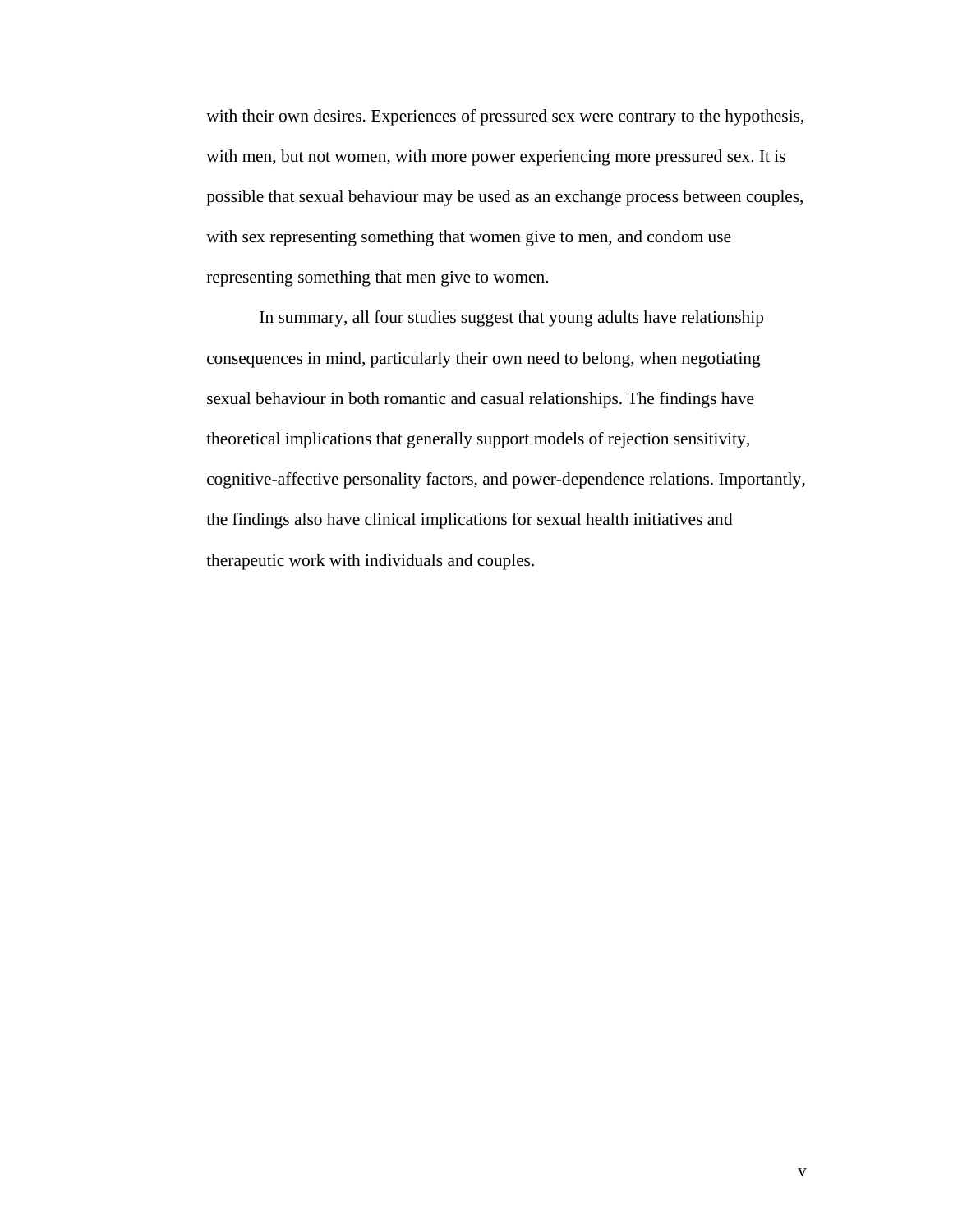#### ACKNOWLEDGEMENTS

First and foremost, I would like to thank my primary supervisor, Professor Bonnie Barber. I have been very fortunate to have learnt from such a knowledgeable and wise supervisor.

I am also very grateful to Dr. Suzanne Dziurawiec for her invaluable input throughout the last few years, and in particular, her comments on the final drafts of this thesis.

Thank you also to Bonnie and Suzanne for their support, encouragement and enthusiasm throughout this time. It has really been a pleasure to work with you both.

I would also like to thank my colleagues, and friends, from Murdoch University. These friends have made the last few years a very memorable and enjoyable time of my life. I would like to thank Bree Abbott, Corey Blomfield and Renee Carey in particular, for their thoughtful comments on earlier versions of my chapters.

I could not have completed this thesis without the time of the participants who responded to my survey. Thank you to those who responded to the survey and shared the intimate details of their lives.

I would also like to thank the anonymous reviewers who offered valuable suggestions on ways to improve the chapters of this thesis.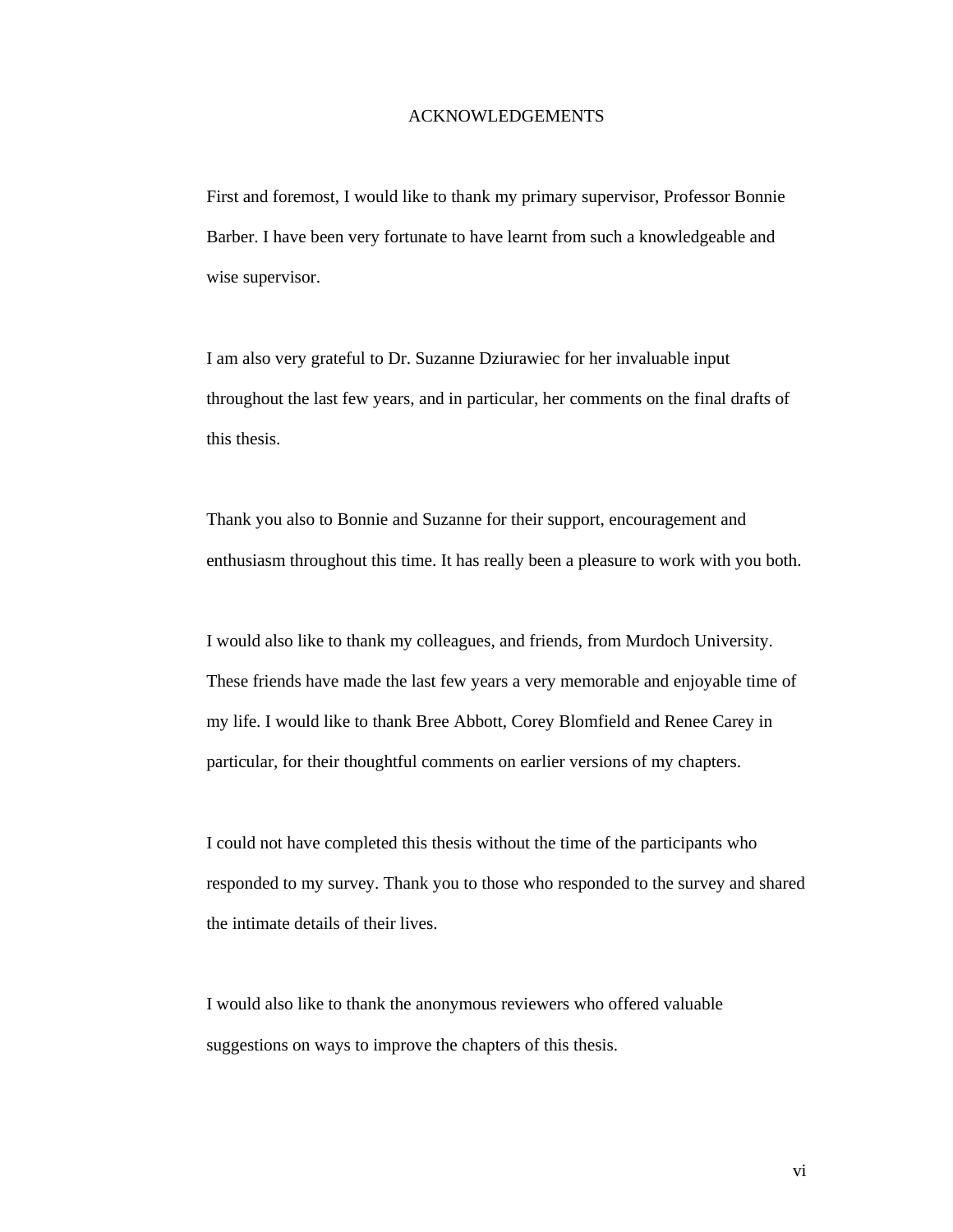Finally, I would like to thank Graeme and my family, Rod, Joan, Blake, and Nana,

for their support, and for always believing in me.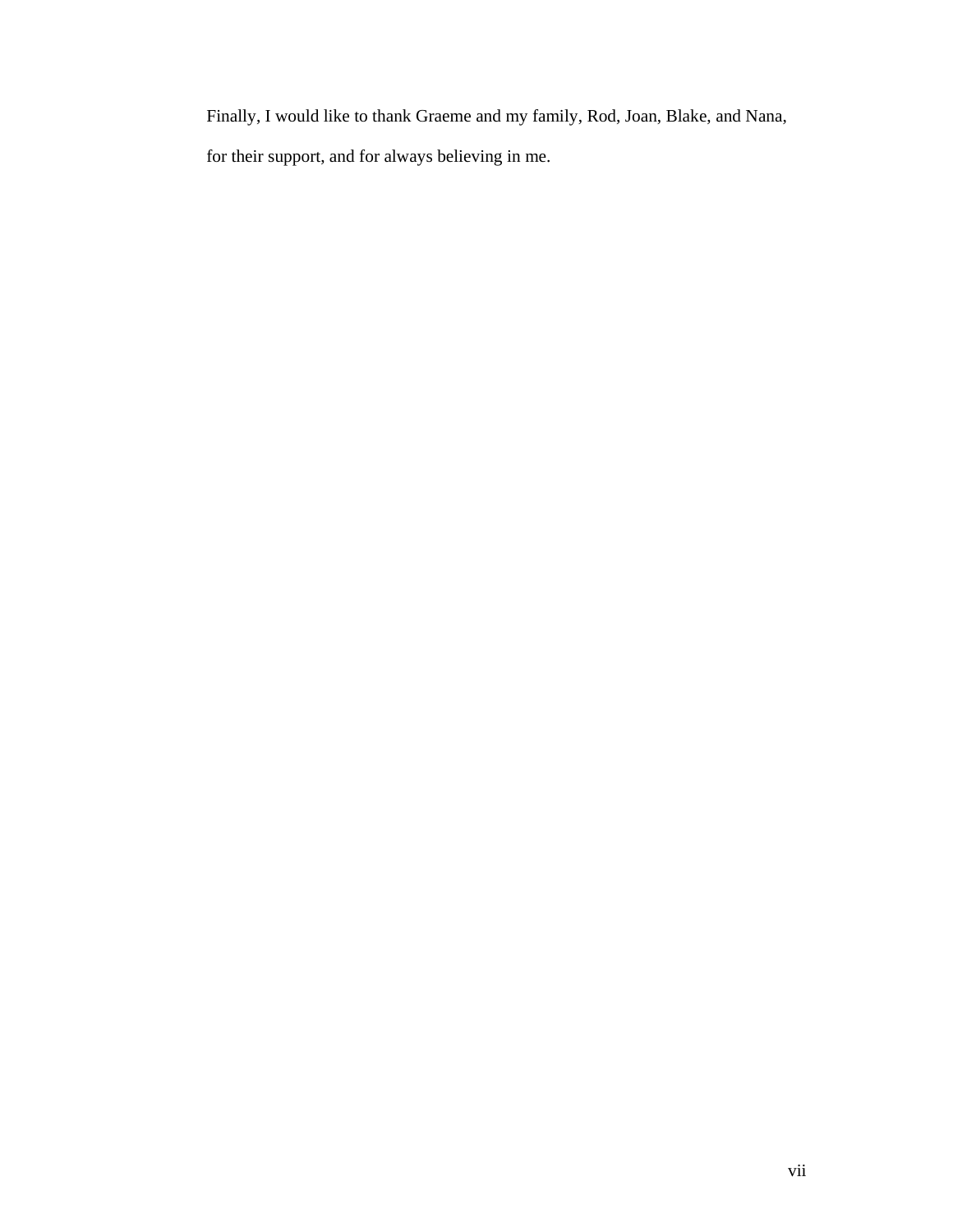#### LIST OF ORIGINAL PUBLICATIONS

This thesis comprises the following publications:

- **1.** Edwards, G.L. & Barber, B.L (in press). The relationship between rejection sensitivity and compliant condom use. *Archives of Sexual Behavior*.
- **2.** Edwards, G.L. & Barber, B.L (2010). Women may underestimate their partners' desires to use condoms: Possible implications for behaviour. *Journal of Sex Research*, *47*, 59-65.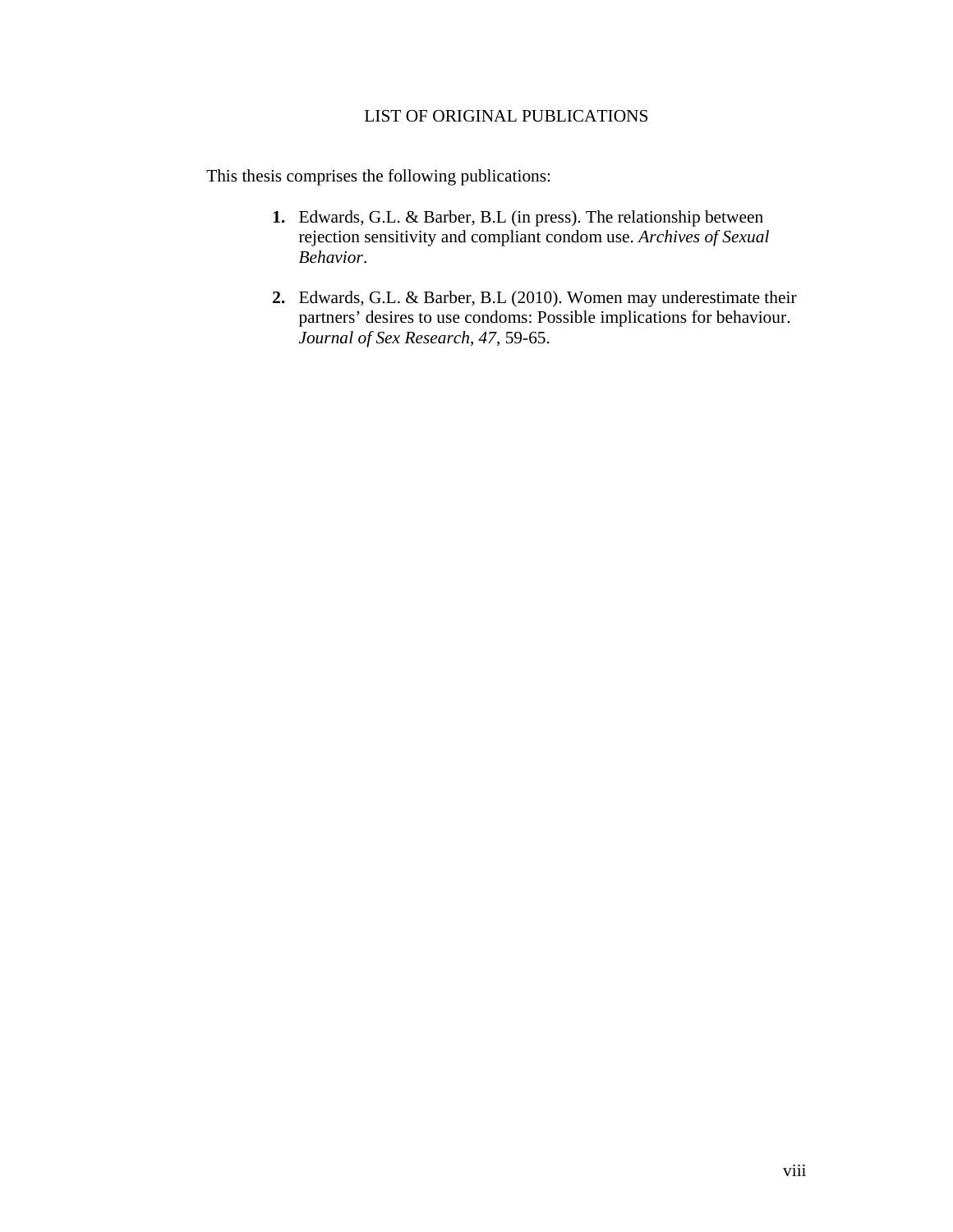### TABLE OF CONTENTS

|                                                                          | 1X  |
|--------------------------------------------------------------------------|-----|
|                                                                          | 1X  |
|                                                                          | ix  |
|                                                                          |     |
|                                                                          | 1   |
| Overview                                                                 |     |
|                                                                          |     |
|                                                                          | 16  |
| Introduction                                                             |     |
| Rejection Sensitivity and Other Views of Romantic Relationships          | 21  |
| Rejection Sensitivity and Relationship Importance                        | 25  |
| Rejection Sensitivity and The Context Surrounding Condom use             | 33  |
|                                                                          | 38  |
|                                                                          | 42  |
|                                                                          | 48  |
|                                                                          |     |
|                                                                          | 66  |
|                                                                          | 69  |
| Study 1: The romantic views of single young adults: Rejection fears are  |     |
| linked to sexual compliance                                              |     |
|                                                                          |     |
|                                                                          | 97  |
|                                                                          | 101 |
| Study 2: The relationship between rejection sensitivity and compliant    |     |
| condom use.                                                              |     |
|                                                                          |     |
|                                                                          | 128 |
|                                                                          | 131 |
| Study 3: Women may underestimate their partners' desires to use condoms: |     |
| Possible implications for behaviour.                                     |     |
|                                                                          |     |
|                                                                          | 153 |
|                                                                          | 155 |
| Study 4: Who's got the upper hand? Emotional intimacy power predicts     |     |
| different sexual experiences for men and women.                          |     |
|                                                                          |     |
|                                                                          | 190 |
| <b>General Discussion</b>                                                |     |
|                                                                          | 193 |
|                                                                          | 193 |
|                                                                          |     |
|                                                                          | 196 |
|                                                                          | 197 |
|                                                                          | 199 |
|                                                                          | 200 |
|                                                                          | 203 |
|                                                                          | 207 |
|                                                                          | 209 |